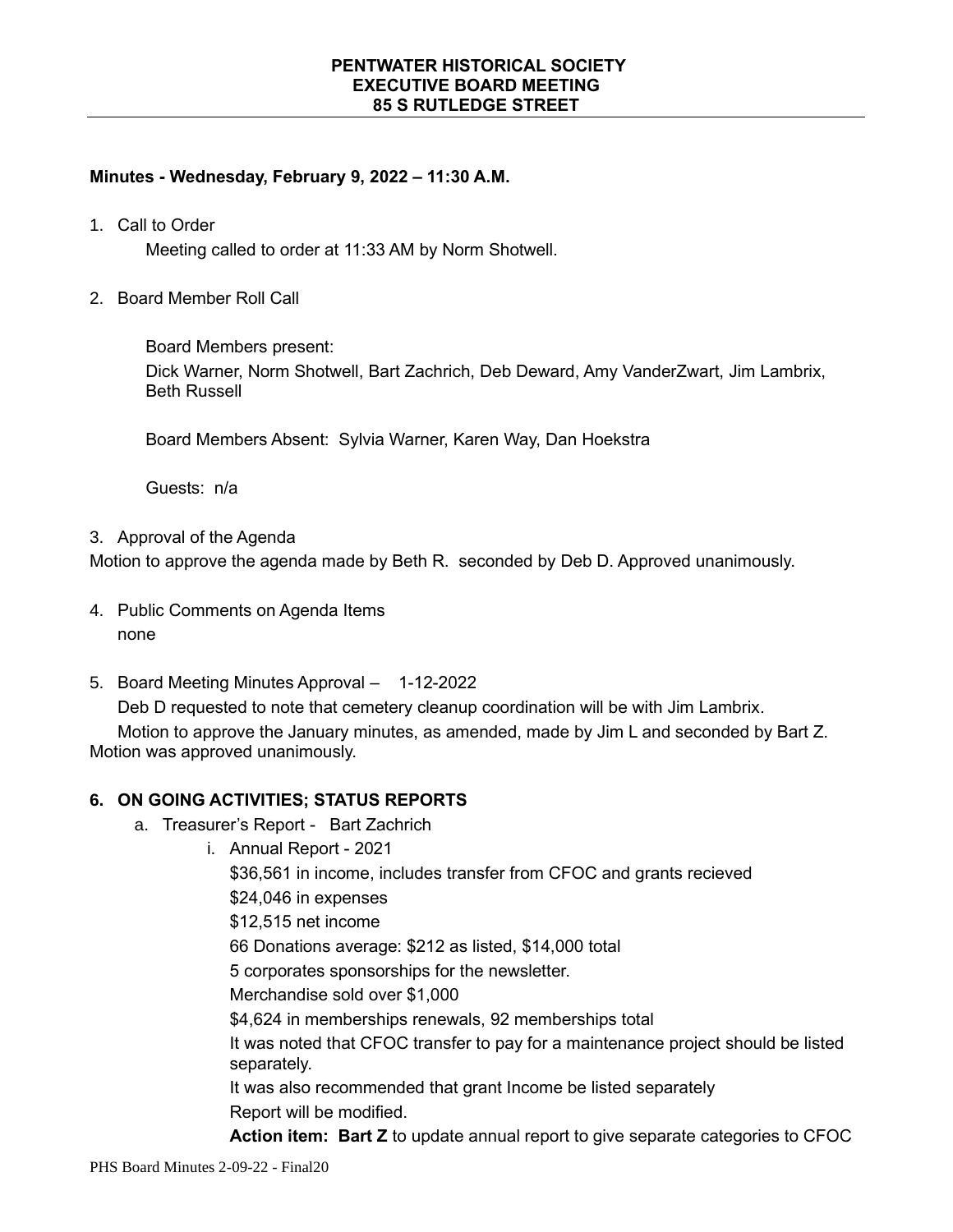funds transfer and to income received from grant, or donated funds that are restricted to a specific project.

ii. 2022 Budget

Projected income is \$27,500.

YTD income is \$950. Donations of \$260, membership dues of \$550, and merchandise sales of \$140 (ten books).

Projected expenses is \$22,285, a surplus of \$5,215

Expenses:

\$234 to register and license the trailer

\$137 for utilities

\$50 membership in an association

Total: 474.

Potential expenses: removal of walnut tree mike cost \$4,000 Income to offset major expenses:

Grant received from GLE: \$3,250 received in 2021 for tuck pointing. Additional restricted donation of \$1,000 received for tuck pointing.

### **Action item: Bart Z** – break out restricted funds from the total budget

- iii. Account balances: Checking: \$17,645 Savings: \$49,824 CFOC: \$56,875
- iv. Supplemental Budget

\$11,500 in donations so far. \$137,200 pledged \$4,700 requested for fundraising expenses. This includes graphic design, hospitality, printing, and postage expenses.

Motion to approve made by Norm S, seconded by Dick W. Approved unanimously.

b. Membership - Dick Warner

6 news members in the month of January

Dues structure: Several years ago it was noted that only 25% of life members were giving any money at all. Dick asked all members to give this some thought, in terms of how to structure the membership levels so that we get continued income.

At one time there were six different categories of membership. This was limiting our annual income. Jim L noted that all our newsletters are online indefinitely for as many references as possible. Maybe the number of accesses should be limited for non-members.

**Action Item: all board members** consider whether or not dues should be restructured, and if so, how should we restructure. Please share any ideas before the next board meeting if possible. This will have further discussion in March. Incentives for different levels of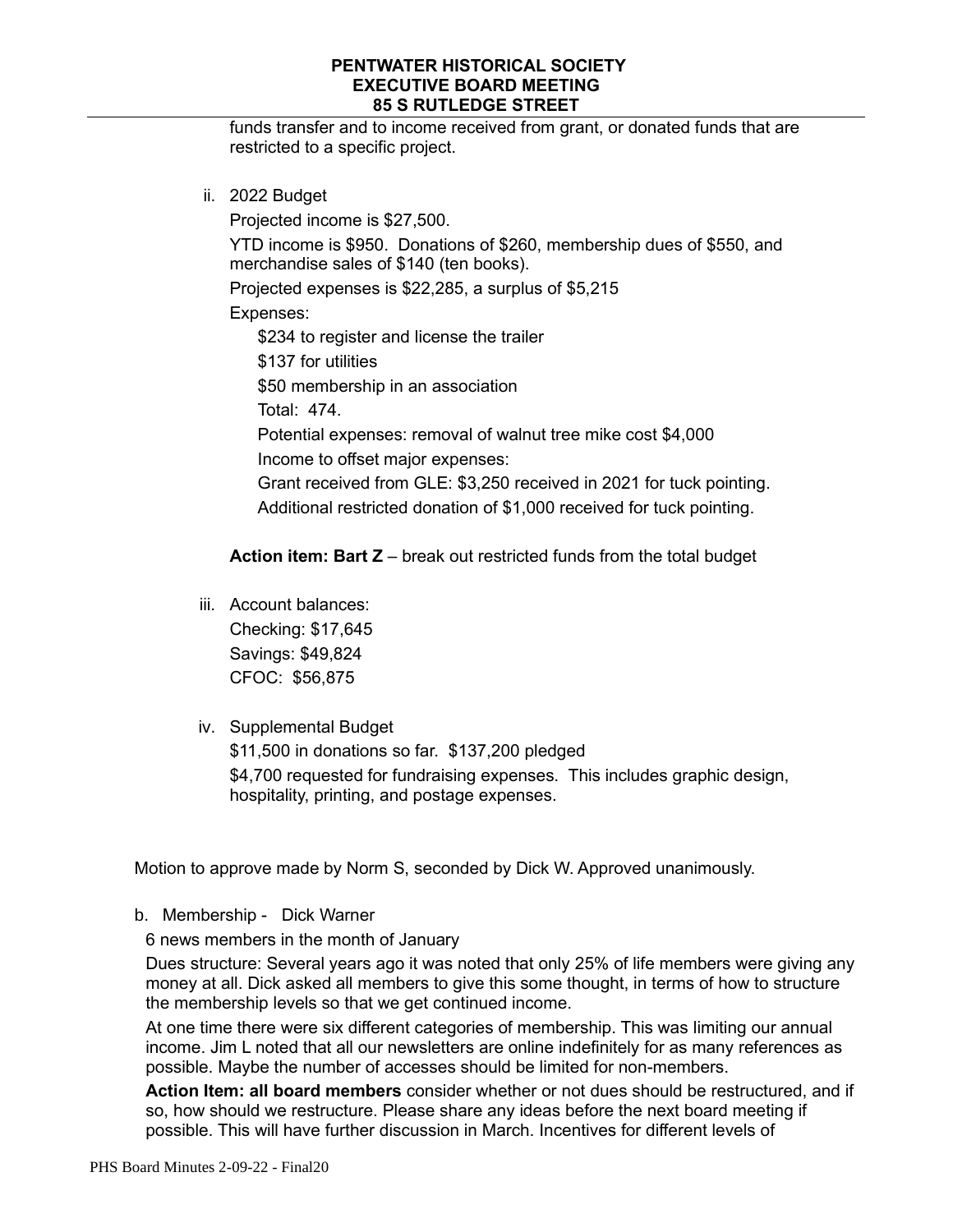membership should be considered as well.

#### c. Museum Activities - Dick Warner

Referring to an article in our newsletter… a member suggested having local artists paint scenes of local interest, then display them in the museum. Response from board members was that it's interesting, but that we don't have a lot of room. Another suggestion was that we display them at the dinners, but this suggestion does not appear to be a good fit with plans for most of the dinners.

Another suggestion was that we have a day in the yard where artists could display their works for sale.

It was noted that anyone that wants to display the art should be a member of the museum.

It was also noted that the quality of the painting should be considered if the intent is to display the art in the museum.

The most talked about option was to have a one-day sale of artwork in the museum's green space.

**Action item: Norm S.** will draft a letter to Paula with our response regarding paintings to display in the museum.

### d. 2022 Events Planning - Debbie Deward

Restaurants are no longer doing box dinners. Now they are all charging to serve from a buffet table, where food is dished up onto a plate by a server.

Valerie van Heese, as the speaker at the spring dinner, will cost \$250 - \$265. The topic would be "Three Lost Ships."

Spring dinner and Garage Sale details will be given to be Amy to put into the newsletter. Deb needs help with video editing. She is getting contact info for Lucas Q. to ask for assistance.

Summer dinner:

Will do a trivia contest

Working on videos. Have selected three to take clips from.

Living charter members from 1983… Deb is planning to send a letter to invite them to the summer dinner. 34 charter members listed, up to 60 dinners. Many of these people live a long way away. The list was generated by Larry Konopka.

Should we offer a free dinner to them? Some of the names include Tave Reser, Patricia Saunders, Kay Moore, Harry and Marsh Barter, Chuck Kiefer, Dolly Geers, Mack, Anthony and Karen Monton, Larry and Anne Konopka, Mark and Gerry Smith, Martha Winegard, etc. This will be discussed further at the next meeting.

We are planning to put something in PTW to out a call for any charter members that have not yet been contacted.

Our cost for a dinner is typically \$12. If 30 attend, this would cost us \$360. This will be discussed further at the next meeting.

Garage sale: The cost is \$330 for rental of a 30x20 tent; set up on Wednesday, take down on Monday. Dick W made a motion to approve tent for garage sale, seconded by Norm S. Approved unanimously.

PHS Board Minutes 2-09-22 - Final20 Deb D also brought up the Lake Styles Magazine… could we advertise in that magazine? The magazine costs \$20 per issue. Last year it was given away for free. Deb will send the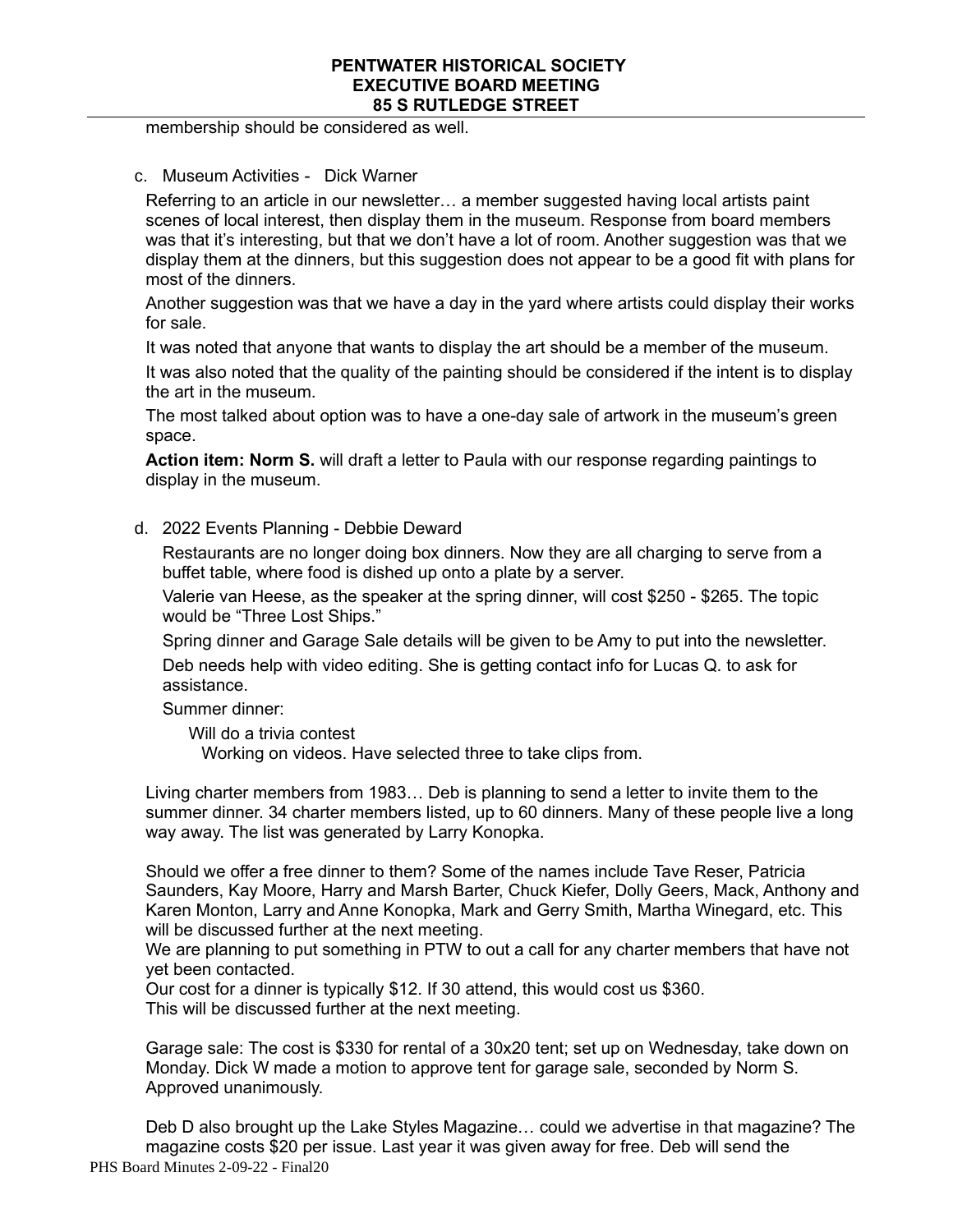magazine information to Jim L.

Betty's Lakeside Inn might be the theme of the Summer dinner,  $40<sup>th</sup>$  anniversary. Or... 'Truly the flavor of a small town," a quote from William Peterson. This might be used as a catch phrase for us for the Society as whole, or for the dinners.

50/50 raffle is planned for both dinners.

- e. Marketing Plan 2022 Review Jim Lambrix
	- i. Marketing thrust

We are advertising in the same magazines that we were in last year. Ads will be rewritten to reflect the new exhibits. He will check on the new magazine that Deb mentioned.

Maybe the Red Barn will be the float for this year. This might raise interest in the Red Barn itself, and in the art contest.

We're in the State Park brochure, and the foldable brochure in the post office. More will have to be ordered.

PTW publication will be advertise there also.

We're also in the Pentwater Visitor's Guide, available in the Chamber office.

Jim will be contacting businesses in April or so.

ii. Tours

Should we charge? Beth discussed the suggestions of handing out a business card with a QR code that leads the holder to our website and donation page. It was pointed out that there should still be a way to record, from the user, what led them to make the donation (i.e. architectural walking tour, history cruise, tour on the village green)

The QR code idea was generally seen to be a good idea.

**Action item: Beth** – get cost of business cards.

iii. Updated Logo – Status

**Action item: Jim** to talk with Dan about the logo

Sharon Larson from the DAR requested help cleaning the headstones. The request came to Jim L. Service Club could also be asked to support. The PHS board is in support of doing it, some members just want DAR to partner with Service Club also. Bart Z pointed out that this has already happened, and the Service Club has already agreed to assist.

Norm suggested putting an email or social media, or something in the newsletter regarding it. The specifics are not yet ready to go. This is more likely to go in the summer newsletter.

f. Museum Operation Report – Dan Hoekstra

See Dan's email.

Mannequin display is in progress. Would like to purchase police duty belts.

Dan requested funds to purchase two duty belts. \$125

Bart made a motion that we purchase the belts. Seconded by Beth R. Approved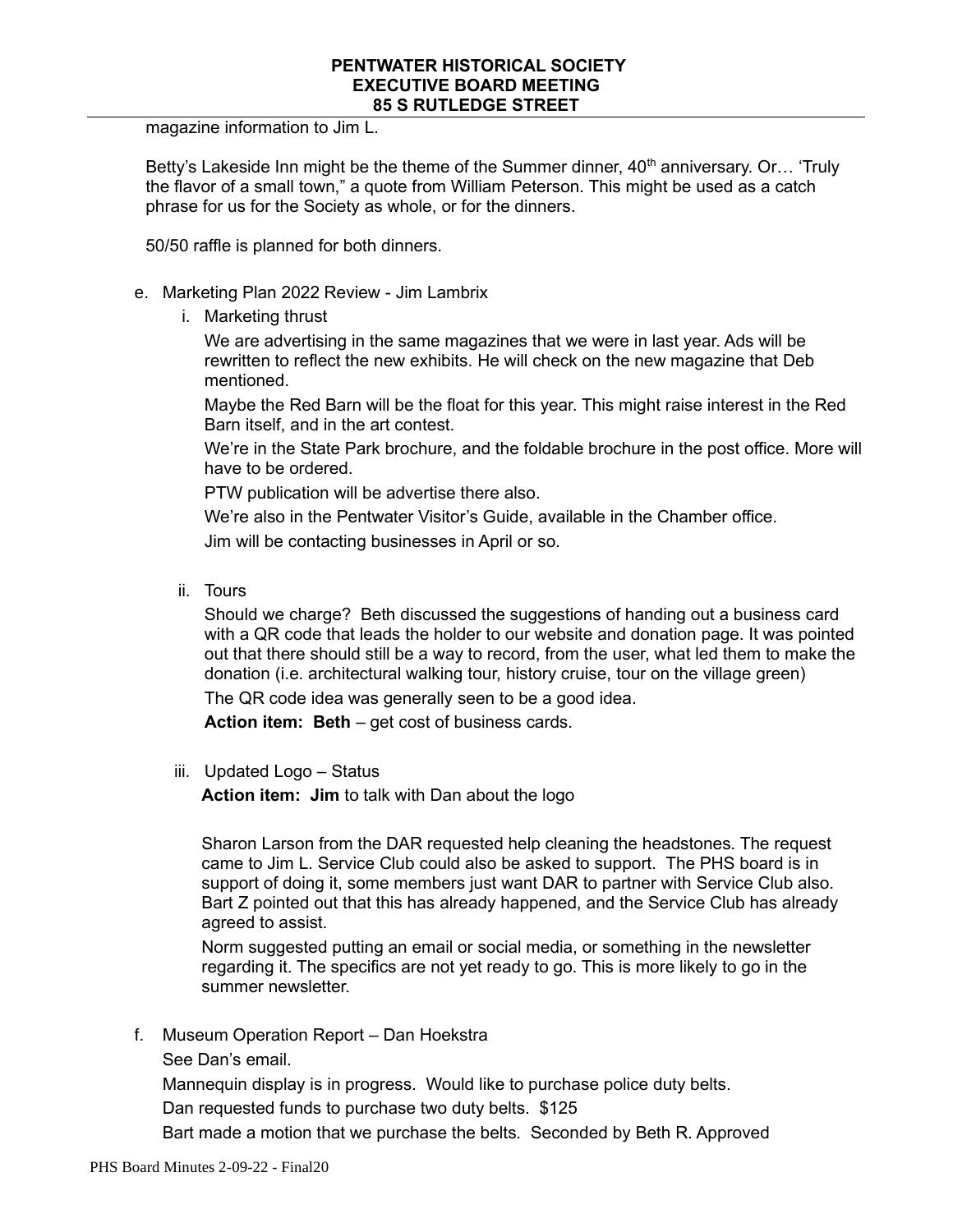unanimously.

Cleanup was done in the museum's first floor storerooms. Deb is scheduled to go in next week and review the items she has stored there.

Dan needs help in March moving items out of the Red Barn. There will still be snow on the ground, and some members will still be out of town. This will be discussed again at the March meeting.

Dan also requested help moving the fire equipment. He will ask for assistance with that as the time gets nearer.

Questions regarding information on the Joel Mack ice house…. Dan will work on that next week.

g. Docent staffing:

Joan gave a few names of newer museum hosts that might be interested in leading more tours. Beth R to call them.

It was noted that an article could be put in the newsletter about getting new museum hosts and docents that are willing to lead a 30-60 minute tour. Additional docents could be trained for the History Cruies, History on Hancock, or guide to the museum.

It was also mentioned that SignupGenius might be utilized to get museum hosts / docents to sign up for duties.

- h. Museum maintenance Dan Hoekstra
	- i. Masonry repair plan
- i. Technology Mark Shotwell / Amy V
	- i. Website upgrade status

Who is in charge of making changes? Mark is the only one that can make updates to the website. Mark will continue to make the updates. It was agreed that all requests for change should go through Amy. Amy will send info to Mark, and then can also make sure changes are made on social media pages.

Send all updates to Amy, and Amy will make sure things are posted in the appropriate website or social media pages.

j. PHS - Newsletter – next due date? - Amy VanderZwart

ASAP for the spring newsletter articles.

**Action Item - Beth** to send paragraph on fundraising for the expansion project to Amy, for use in the newsletter.

Amy has requested Tim Scovill to write a column for the newsletter called "Time with Tim." Tim is the descendant of multiple generations that were born and raised in Pentwater. He is willing to become a member.

Note: Deb has heard people talk about the Homecoming Parade, i.e. balloons thrown from Masonic Lodge with rolled up coupons inside for a 25 cent ice cream. This might be fun to do at our 40<sup>th</sup> anniversary dinner.

She also related a story about Betty participating in the homecoming parade; reclining on a bearskin rug, on the hood of a sports car, and wearing only a bikini bathing suit.

k. Role of Facebook and the PHS website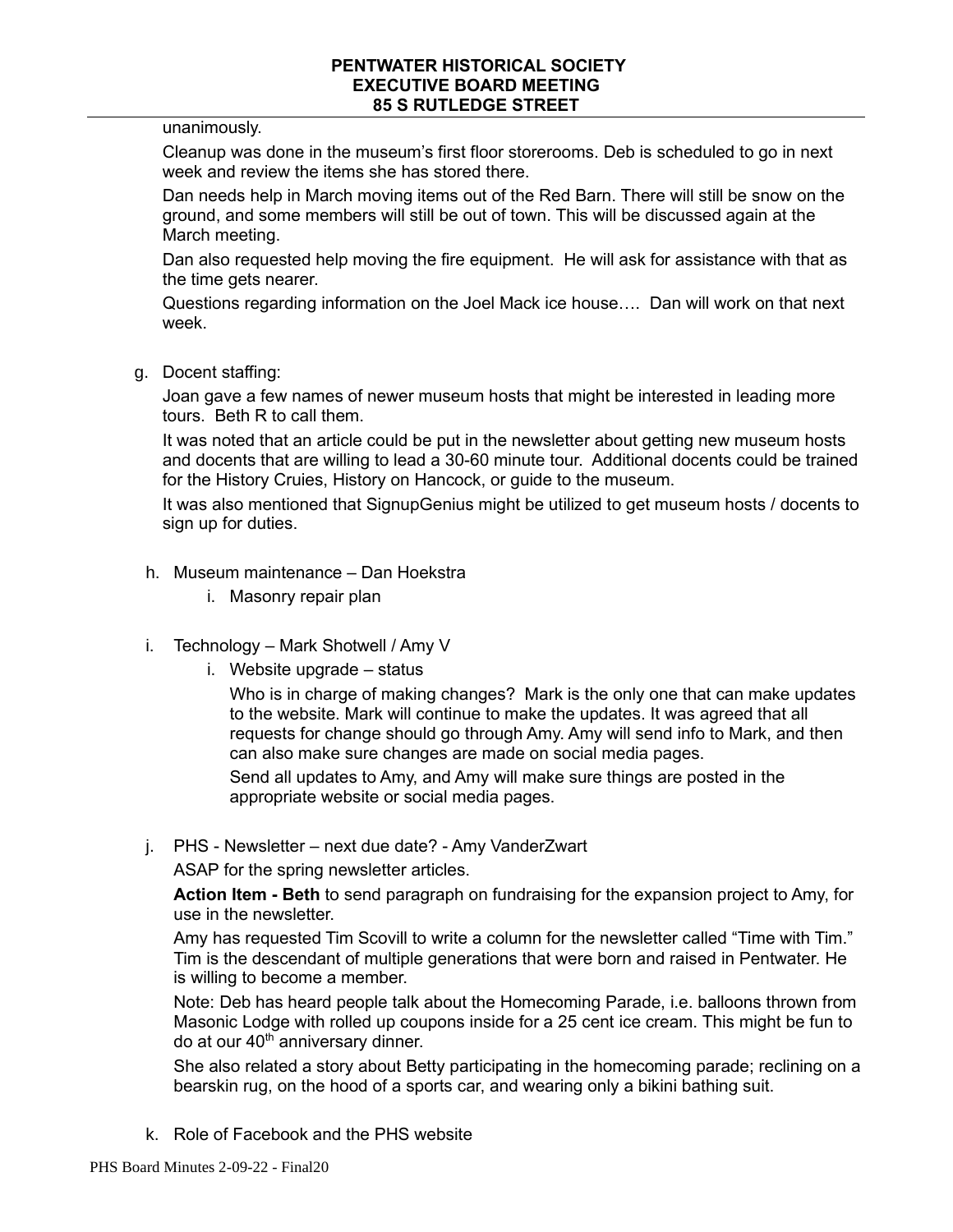This was included in the agenda only as a comment about how important social media is to our advertising.

l. Review action items from last meeting

## **7. INITIATIVES**

- a. Fundraising Plan
	- i. Red Barn Art Contest

No decision about 2023 sculpture contest. The PAC is still waiting to verify how the 2022 sculpture contest works out.

PAC was okay with splitting proceeds from Red Barn Art Contest.

Do we have too much on our plates to do it this year?

If we have a float that is the Red Barn it would drum up business.

Could the competition be in 2023?

Jim L would like to see enough time allowed for the contest so that excellent works of art could be submitted.

Jim L is supportive of making the Red Barn the subject of our float, and also suggested using it as advertising during events on the village green. Other ideas were also suggested for part of our advertising.

It was noted that Karen Way has already submitted applications for PHS to "advertise" at the top of the green for a selection of events.

ii. Case for Support Text

The text is completed. The board members agreed that Jim P. does a good job with all graphic design projects. They recommended him for this work as well.

**Action Item: Beth Russell** – Contact Jim Pikaart about handling the graphic design work for our fundraising campaign brochures

iii. Long-term vision/strategic plan, i.e. 3-5 year plans

The Strategic Plan that has been suggested so far is as follows:

1 - Raise funds for and build an expansion to our existing historic building.

2 - Plan new exhibits that will attract and engage a multi-generational audience and create memorable experiences that lead to annual visits by those multigenerational groups. These new exhibits will be installed and displayed when the new expanded building opens.

3 - Obtain funds for, plan and engage artisans for 1-2 new exhibits of interactive nature.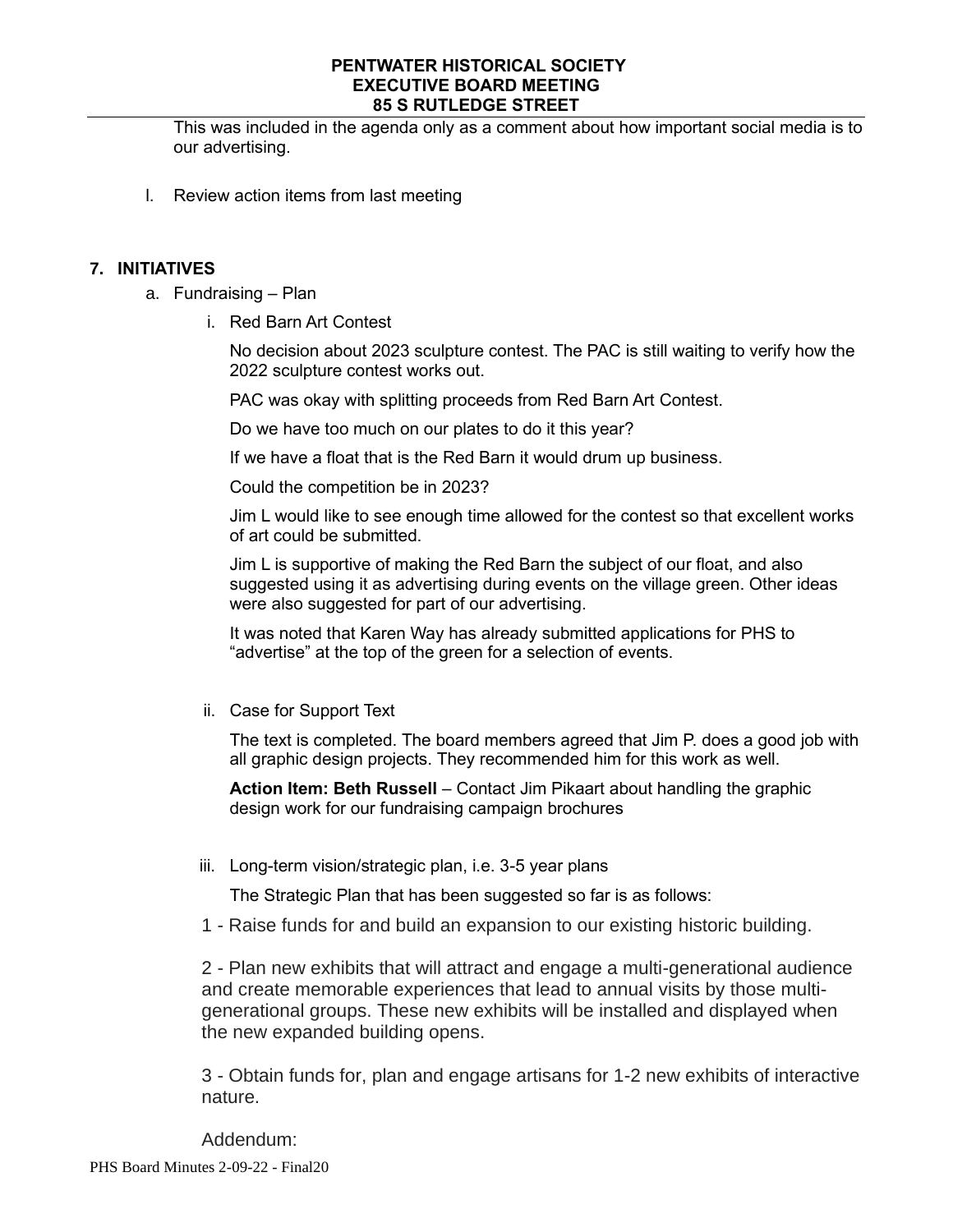Sample of ideas for new exhibits:

- interactive swing bridge (table top or exterior sculpture)
- interactive cable ferry (table top or exterior sculpture)
- history timeline embedded in the floor of the new museum or in landscaping in the greenspace
- interactive digital display of important buildings and sites in Pentwater

Is this for the board only, or should it be published on the website or on Facebook? There was some discussion about when / how to publish it. It was decided that we should go ahead and put it in the website, but hold off on putting it on social media.

### b. Focus groups

i. School interface

This was wrapped up, with recommendations in December.

High school students will come over this spring to get additional ideas. They will be given an overview of the museum, and explain the Guided by Cell, and a quiz that would be at grade level, but similar to the treasure hunt for the younger children.

ii. Building design

No additional changes have been made to the plans that have been made so far. No changes are expected until at least \$400,000 has been raised.

- c. Grants
	- i. List of potential grants

2 grants were awarded last year

3 grant applications are outstanding:

- Capital Improvement NEH \$200,000 (low odds)
- Website redesign CFOC \$1,550 (low odds)
- Capital improvement Consumers Energy \$50,000 (medium odds)

Grant applications drafted or to be drafted:

- Building Stories exhibit
- Capital improvement –

Other grants to be applied on:

- Help organizing artifacts. Possibly the Collections Assessment grant from Michigan. The point would be to help us
- College interns from U of M might be available to evaluate our collection and, if we received grant money to employ them for 4-8 weeks.

Deb D suggested that John Wilson, who writes grants for the Pentwater-Hart Bike Trail, might be able to advise on grants that might be suitable for us.

**Action Item – Deb D** – send contact info for John Wilson to Beth R

**Action item – Beth R** -investigate grants that would bring in personnel to evaluate our collections and map out plans to improve our archival data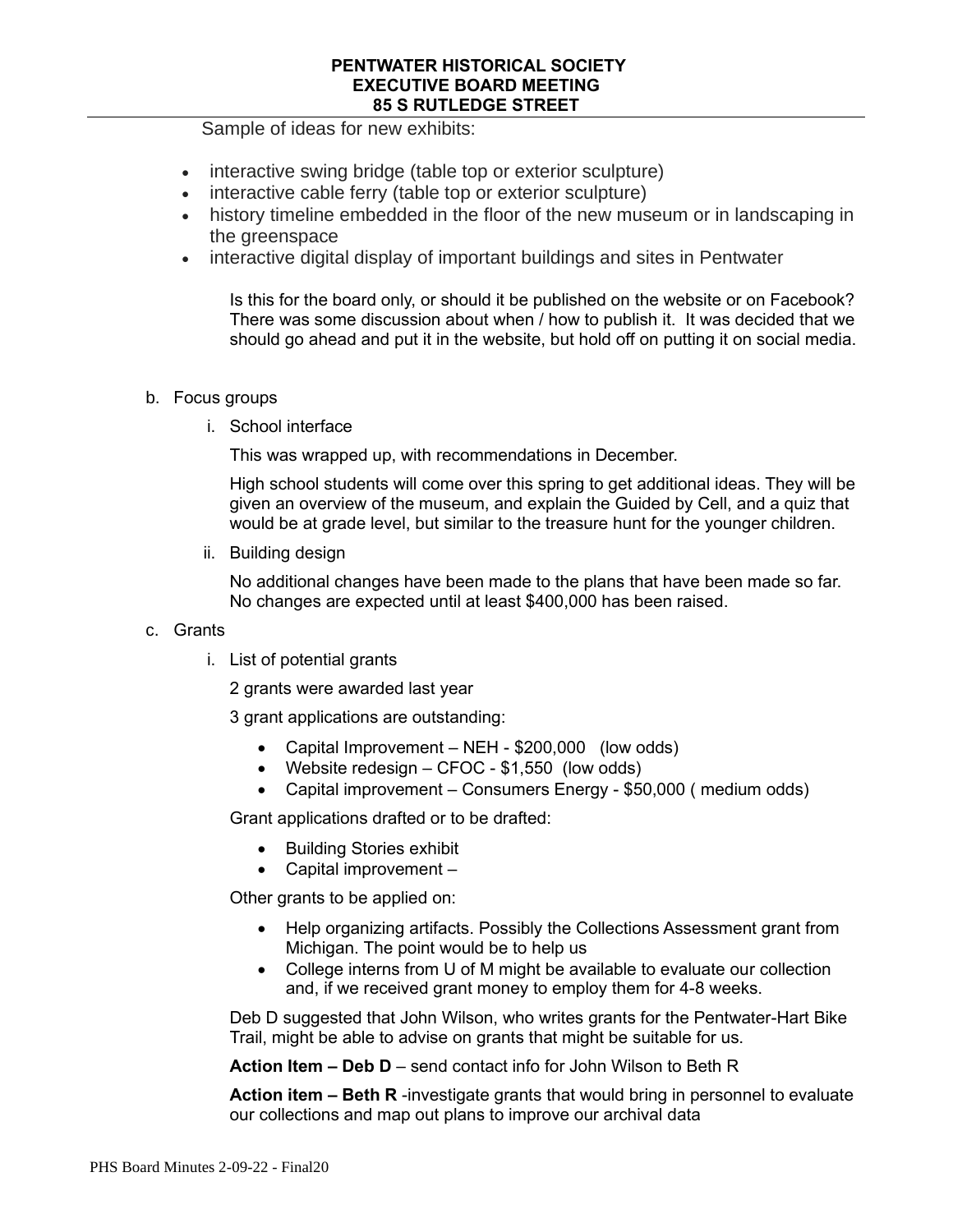### ii. Grant writing person

8. Public Comments

Karen Way is looking at newsletters to try to put an index of topics. It was commented that the newsletters are now searchable. Google puts some of their sponsored ad entries at the top of the list, but our newsletters will come up in the search list.

Jim L asked if there might be a link between posts in "Where the Hell is Penwater" facebook page and links to our website with articles on the subject matter. It could be done as a generic link to our newsletter page, or a link to a specific newsletter. This may be appropriate to be done on a caseby-case basis, but not in broad terms.

9. Adjournment

Motion to adjourn made by Deb D at 1:14pm, seconded by Jim L. Approved,

Remaining 2022 Meetings Wednesday, 11:30 A.M.:

- Via Zoom, January through April
- 09 March
- 13 April
- 27 April
- 11 May
- 24 May (dinner be on the  $25<sup>th</sup>$ )
- 08 June
- 22 June
- 14 July
- 28 July
- 10 August
- 23 August (dinner on the  $24<sup>th</sup>$ )
- 14 September
- 28 September
- 12 October
- 26 October
- 09 November

## **Minutes - Wednesday, January 12, 2022 – 11:30 A.M.**

10. Call to Order

Meeting called to order at 11:30 AM by Dick Warner

## 11. Board Member Roll Call

#### Board Members present: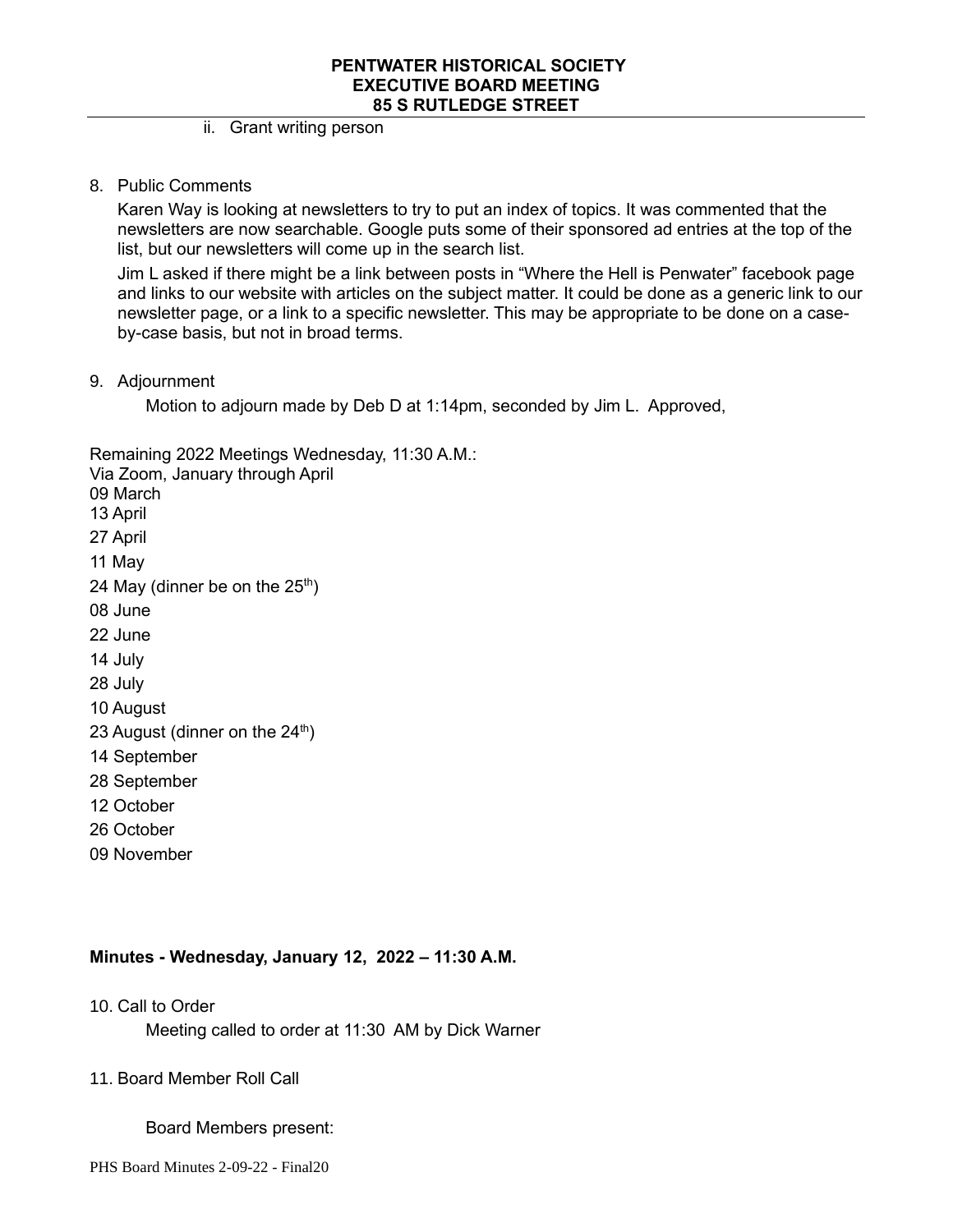Dick Warner, Norm Shotwell, Bart Zachrich, Dan Hoekstra, N Deb Deward, Amy VanderZwart, Jim Lambrix, Y Beth Russell

Board Members Absent: Sylvia Warner

Guests: n/a

12. Approval of the Agenda

Motion to approve made by \_\_\_ seconded by \_\_\_. Approved unanimously.

- 13. Public Comments on Agenda Items none
- 14. Board Meeting Minutes Approval , 202x Motion to approved made by \_\_, seconded by \_\_. Approved unanimously.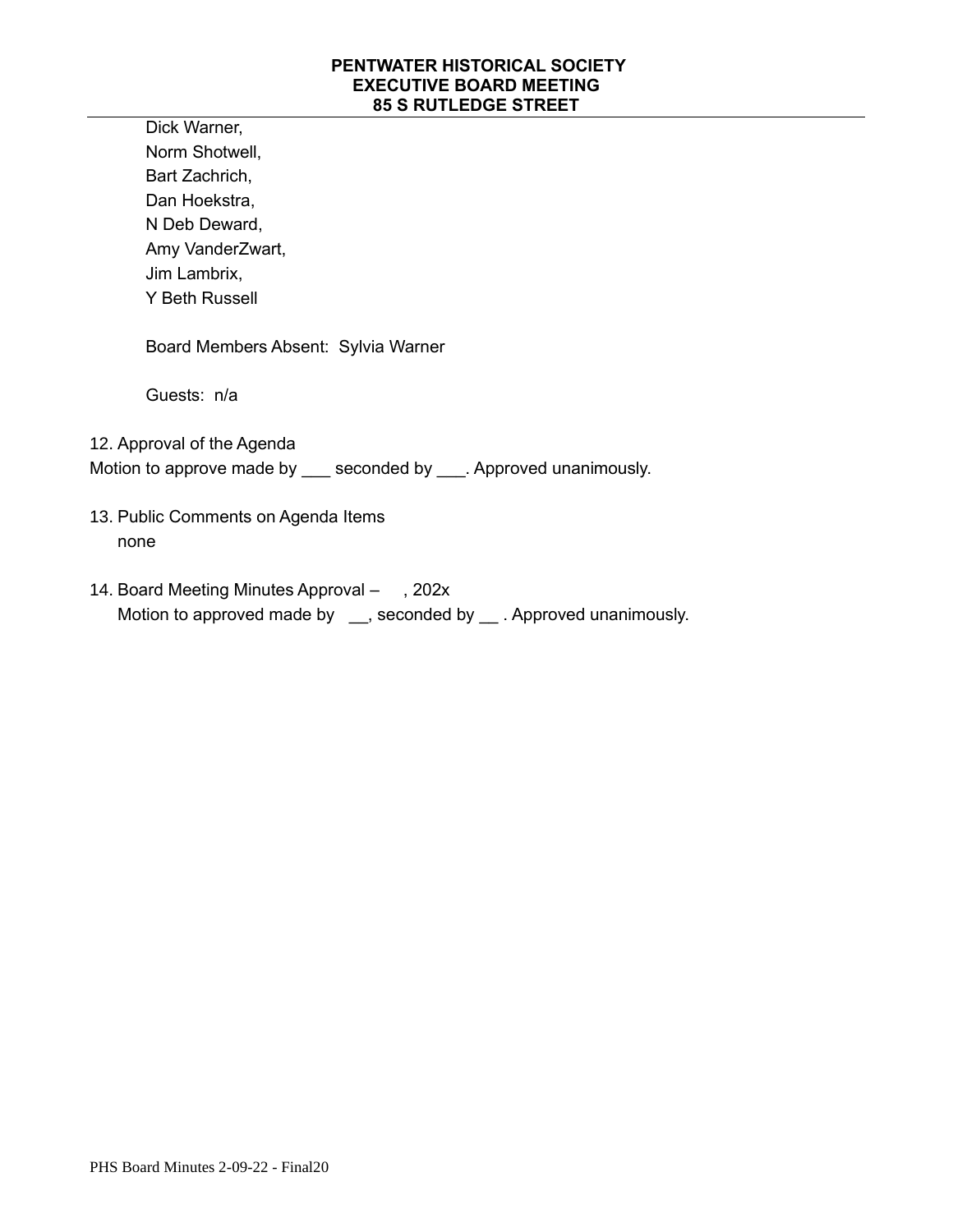#### **Agenda -Wednesday, August 11, 2021 – 11:30 A.M. in person at the museum**

## **15. ON GOING ACTIVITIES; STATUS REPORTS**

- a. Treasurer's Report Bart Zachrich
	- i. Monthly
	- ii. Membership dues and income
	- iii. CFOC Investment
	- iv. Annual Report

Motion to approved made by \_\_\_, seconded by \_\_\_. Approved unanimously.

- b. Membership Dick Warner
- c. Museum Activities Dick Warner
- d. 2022 Events Planning Debbie Deward
- e. Marketing Plan 2022 Review Jim Lambrix
	- i. Marketing thrust
	- ii. Tours
	- iii. Updated Logo Status
- f. Museum Operation Report Dan Hoekstra i. Docent Staffing by Dan/Joan
	- g. Museum maintenance Dan Hoekstra
		- i. Masonry repair plan
	- h. Technology Mark Shotwell / Amy V i. Website upgrade – status
	- i. PHS Newsletter next due date? Amy VanderZwart
	- j. Role of Facebook and the PHS website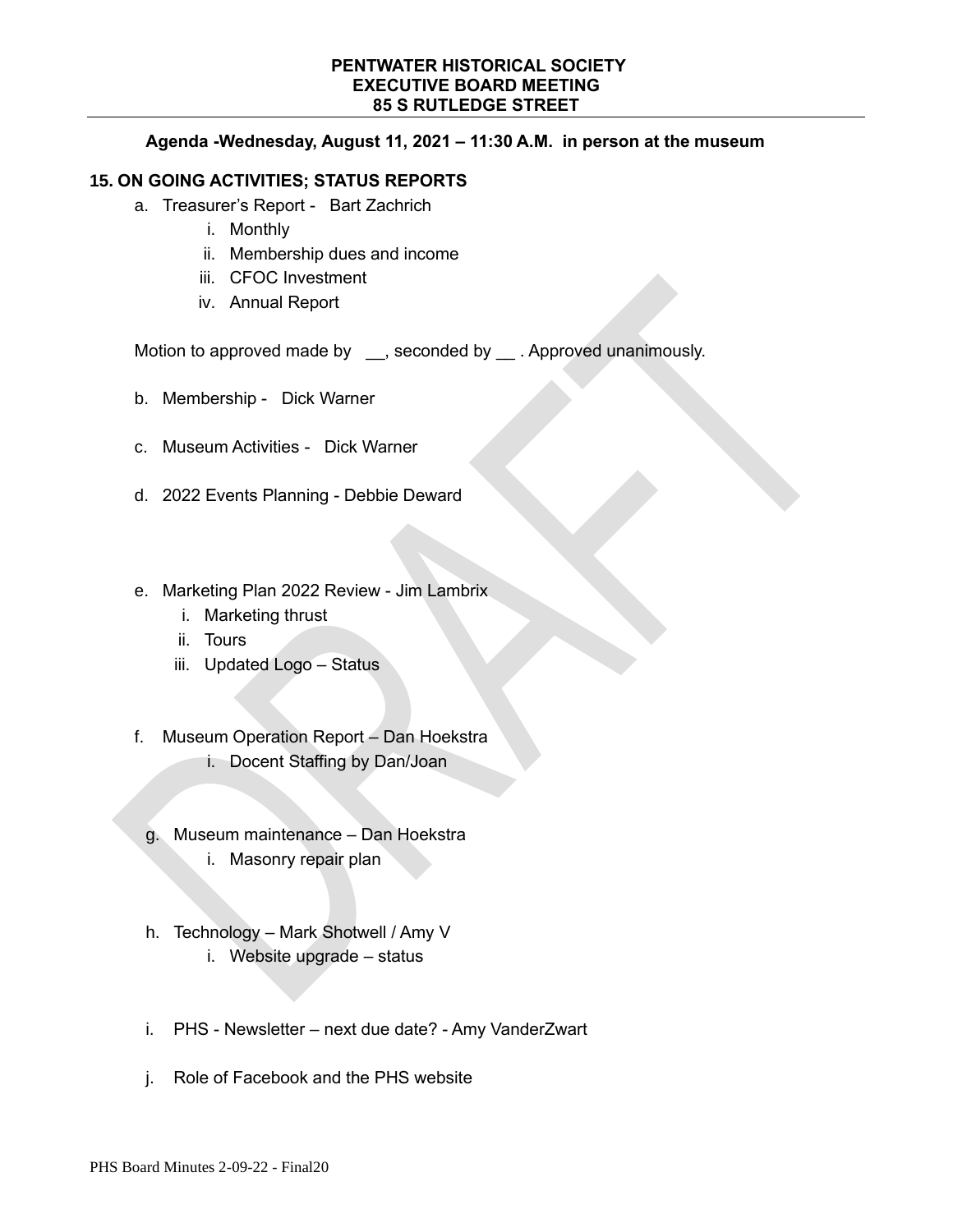k. Review action items from last meeting

## **16. INITIATIVES**

- a. Fundraising Plan
	- i. Red Barn Art Contest
	- ii. Case for Support Text
	- iii. Long-term vision/strategic plan, i.e. 10-20 year vision
- b. Focus groups
	- i. School interface
	- ii. Building design
- c. Grants
	- i. List of potential grants
	- ii. Grant writing person
- 17. Public Comments
- 18. Adjournment

Motion to adjourn made by xxx, seconded by xxx. Approved,

Scheduled 2022 Wednesday Meetings 11:30 A.M.:

Via Zoom, January through April

12 January

- 09 February
- 09 March
- 13 April

27 April

11 May

- 24 May (dinner be on the  $25<sup>th</sup>$ )
- 08 June
- 22 June
- 14 July
- 28 July
- 10 August
- 23 August (dinner on the  $24<sup>th</sup>$ )
- 14 September
- 28 September
- 12 October